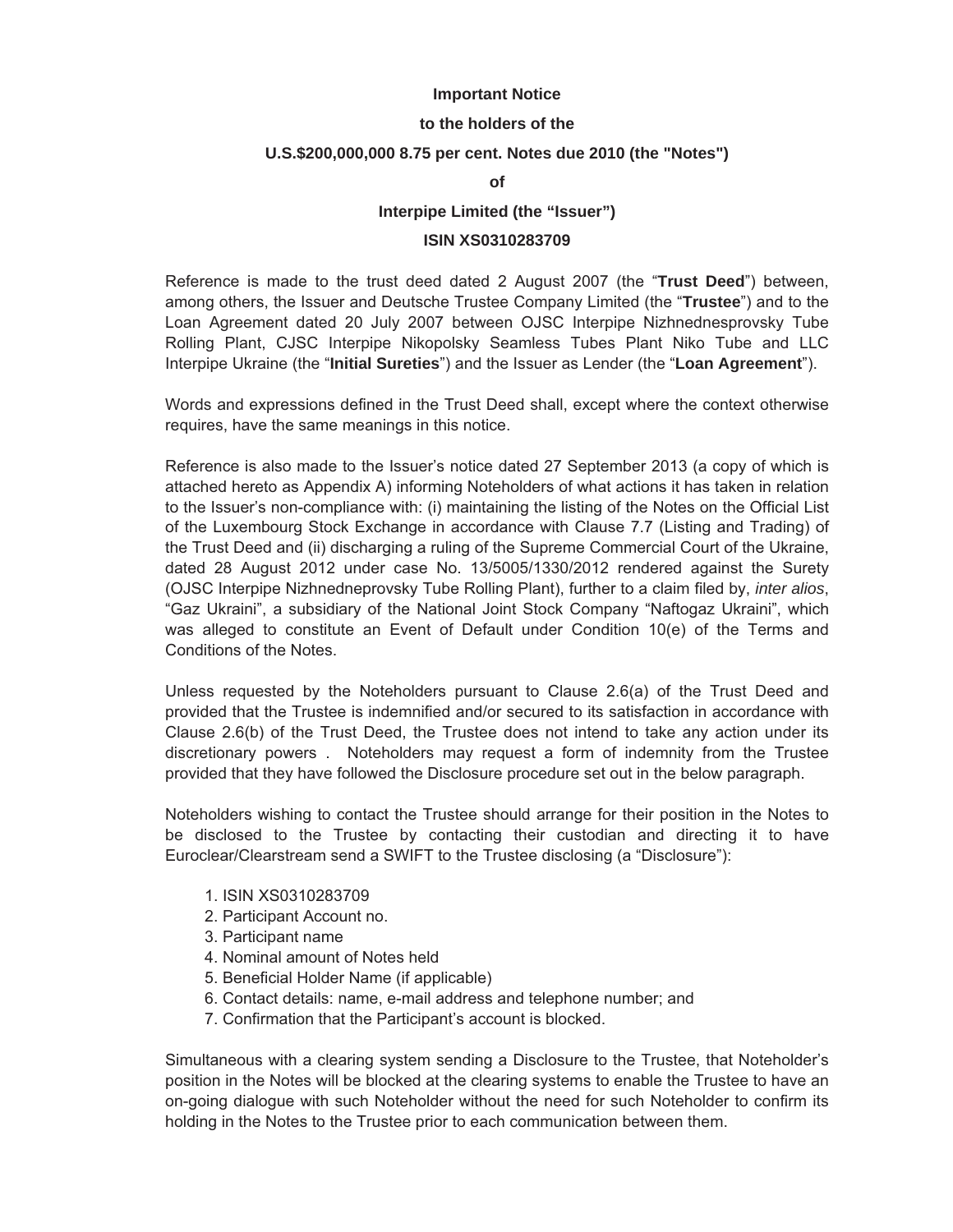Should a Noteholder subsequently wish to unblock its position, it will be unblocked by the clearing systems at the request of such Noteholder and with the consent of the Trustee.

**The Trustee expresses no opinion as to the action Noteholders should take. Noteholders who wish to consider their position should take and rely on their own legal advice and may not rely on the legal advice provided to the Trustee, statements as to the legal position included in notices relating to the Notes issued by the Trustee or otherwise or the views of the Trustee expressed herein or otherwise. The Trustee makes no recommendations and gives no investment advice herein or as to the Notes generally.** 

**Deutsche Trustee Company Limited**  30 September 2013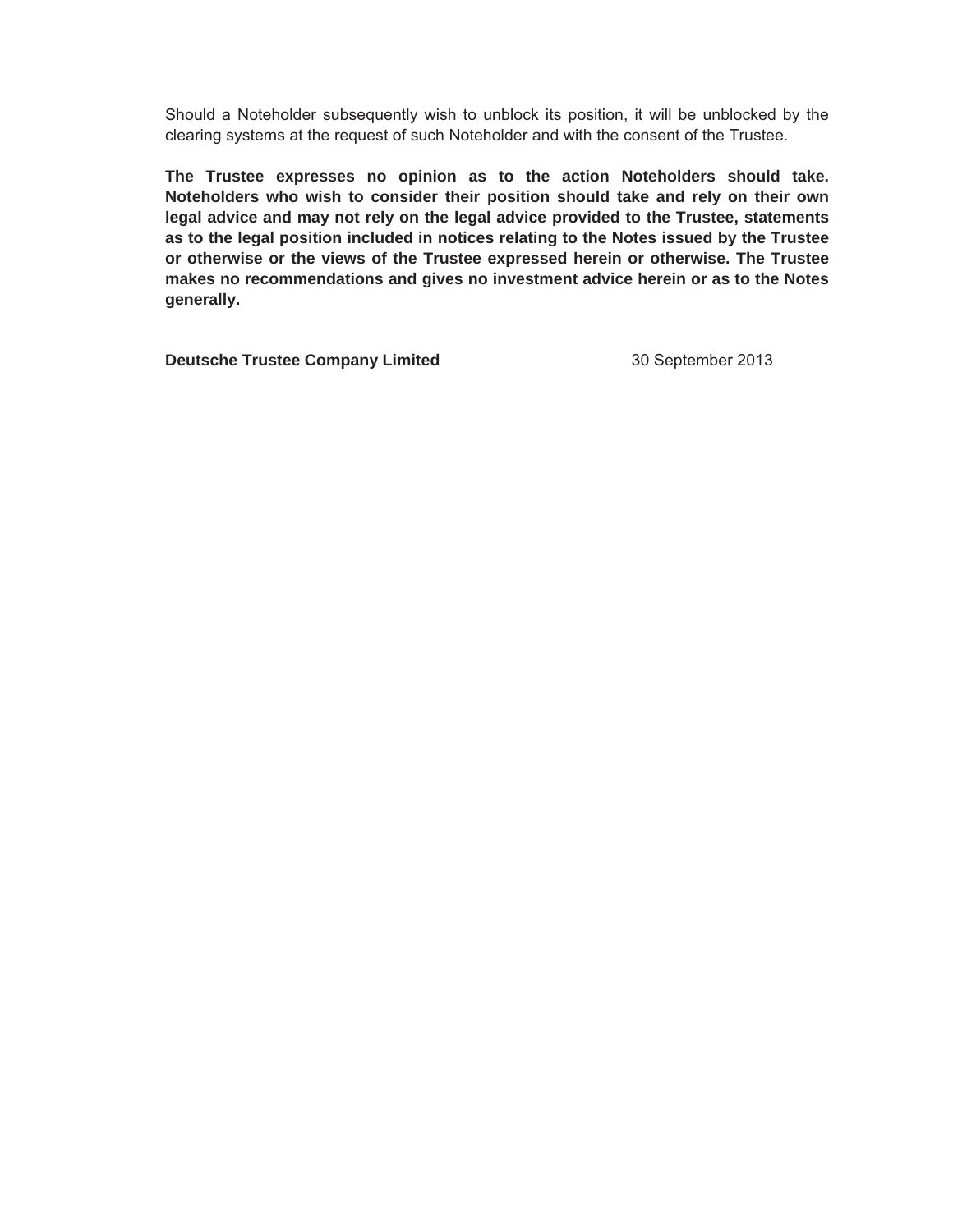Appendix A



# **NOT FOR DISTRIBUTION TO ANY ITALIAN PERSON OR ADDRESS IN THE REPUBLIC OF ITALY**

26 September 2013

**Notice to the holders of the U.S.\$200,000,000 10.25 per cent. Notes due 2017 (the "Notes") of Interpipe Limited (the "Issuer") ISIN XS0310283709** 

Reference is made to the Notes as constituted by the trust deed dated 2 August 2007, between the Issuer, OJSC Interpipe Nizhnedneprovsky Tube Rolling Plant, CJSC Interpipe Nikopolsky Seamless Tubes Plant Niko Tube (as succeeded by LLC Interpipe Niko Tube), LLC Interpipe Ukraine and the Trustee, as supplemented by the First Supplemental Trust Deed dated 6 January 2009, the Second Supplemental Trust Deed dated 7 October 2010 and as amended and restated by the Third Supplemental Trust Deed dated 7 December 2011, between, *inter alios*, the Issuer and the Trustee (together, the "**Trust Deed**").

Capitalised terms used in this notice have the meanings given to them in the Trust Deed unless otherwise defined in this notice.

It has been brought to the Issuer's attention by the Trustee that a certain Noteholder raised concerns about the Issuer's non-compliance with: (i) maintaining the listing of the Notes on the Official List of the Luxembourg Stock Exchange (the "**Lux SE**") in accordance with Clause 7.7 (*Listing and Trading*) of the Trust Deed and (ii) discharging a ruling of the Supreme Commercial Court of the Ukraine, dated 28 August 2012 under case No. 13/5005/1330/2012 rendered against the Surety (OJSC Interpipe Nizhnedneprovsky Tube Rolling Plant), further to a claim filed by, *inter alias,* Subsidiary Company "Gaz Ukraini" of the National Joint Stock Company "Naftogaz Ukraini" (the "**Ruling**"), which was viewed as constituting an Event of Default under Condition 10(e) of the Terms and Conditions of the Notes.